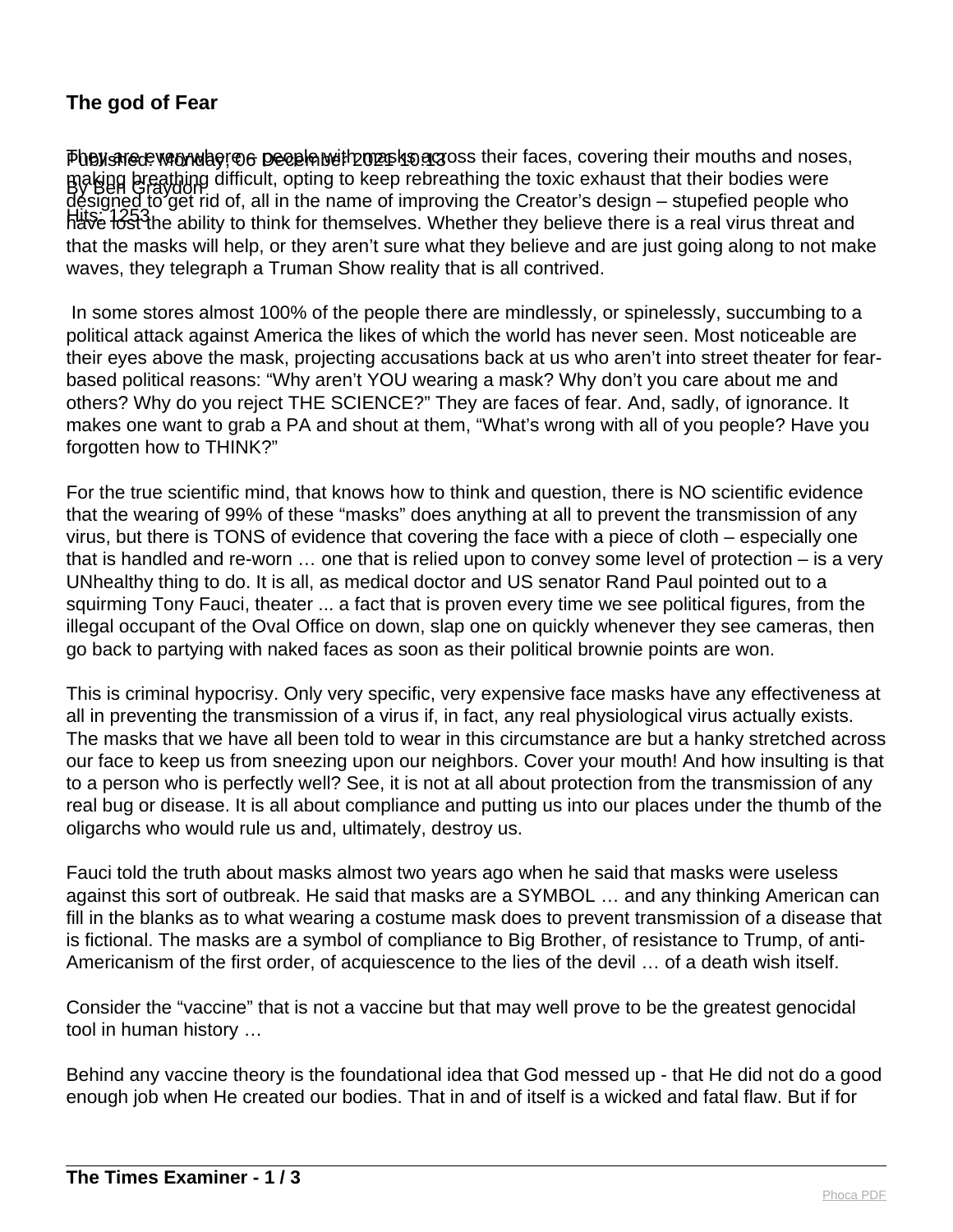## **The god of Fear**

Publishe of Munday, the ball multe base in paction theory, it holds that a little virus introduced into By Ben Graydon the body will provoke the body's natural immunity response such that antibodies to the virus will be http://edg.htm.com/inductor.com/inductor.com/inductor.com/inductor.com/inductor.com/inductor.com/inductor.com/<br>https://edg.htm produced sufficient to ward off a more serious attack of the virus later on. Inherent in that theory, ("COVID-19"), as it has been named, there is no laboratory OF record ON record as identifying, establishing, and proving that it has any such virus in captivity in isolation (separate and apart from any other substance, toxic or inert). Presumptions are made about the alleged virus - presumptions which members of the general public tend to swallow without question when presented by a credentialed "scientific expert" - but a series of quite simple and yet unavoidable questions will strip bare the emperor and establish that the idea of a virus is completely unclothed with the facts needed to qualify it in any way as actual science. But from the naked presumption that a virus exists, pseudo scientists (and politicians, worshipping at the altar of "The Science") have conjured up what they identify as its RNA, and, on the basis of that RNA, have produced what they call a vaccine … which is not a vaccine but is, by definition, gene therapy – alteration of human DNA in such a way that the body's immune system is irreparably altered, if not completely destroyed … IF the shot recipient even manages to survive the shot itself. Note that: the CDC's Vaccine Adverse Event Reporting System (VAERS) reports that over 18,000 people have died this year from the vaccine itself, and it is estimated that reporting to VAERS represents only about 1% of the total … which could indicate that around 2 million people have died this year from the "vaccine." Even the inventor of the messenger RNA protocol, a liberal Democrat, says that its COVID application is hurting people, manipulative, breaking the rules, and flat-out evil.

Bottom line: this is not a vaccine by any medical or legal definition. It is experimental (or worse) genetic re-engineering. And it is killing people in droves … while the "virus" that it is supposed to protect from has never killed a single person … because IT DOES NOT EXIST.

There is, as a matter of proven scientific fact ("proven" as in deliberately not established to be what is claimed, despite glaringly ample opportunities, and integrity-required necessities to do so), simply, no SARS CoV-2 virus ("COVID-19") virus in existence.

Ah, but, some will object, that can't be true, for the testing has proven that we have many, many cases of the virus making people sick. Actually, no: a "case" is not an instance of actual illness but merely a claim that some tiny portion of the "virus" has been found within a person's body. But go back to the basic foundations of the scientific method. If there is no virus in a laboratory against which to compare what may be found in a test of a human body to see if that virus is also in that body, how can anyone know that a "virus," which itself has not been proven to exist, resides inside that body? How do police compare the fingerprints from a crime scene with the fingerprints of a suspect if there are no fingerprints from the crime scene on record? On that basis alone, testing must be discounted, but there is more …

The test used to create claims of the existence and spread of the virus is the PCR test, which was not designed to measure the amount of an actual substance in a body, but only its minutest presence as evidenced by RNA presumed to be that of the alleged substance, and it was designed